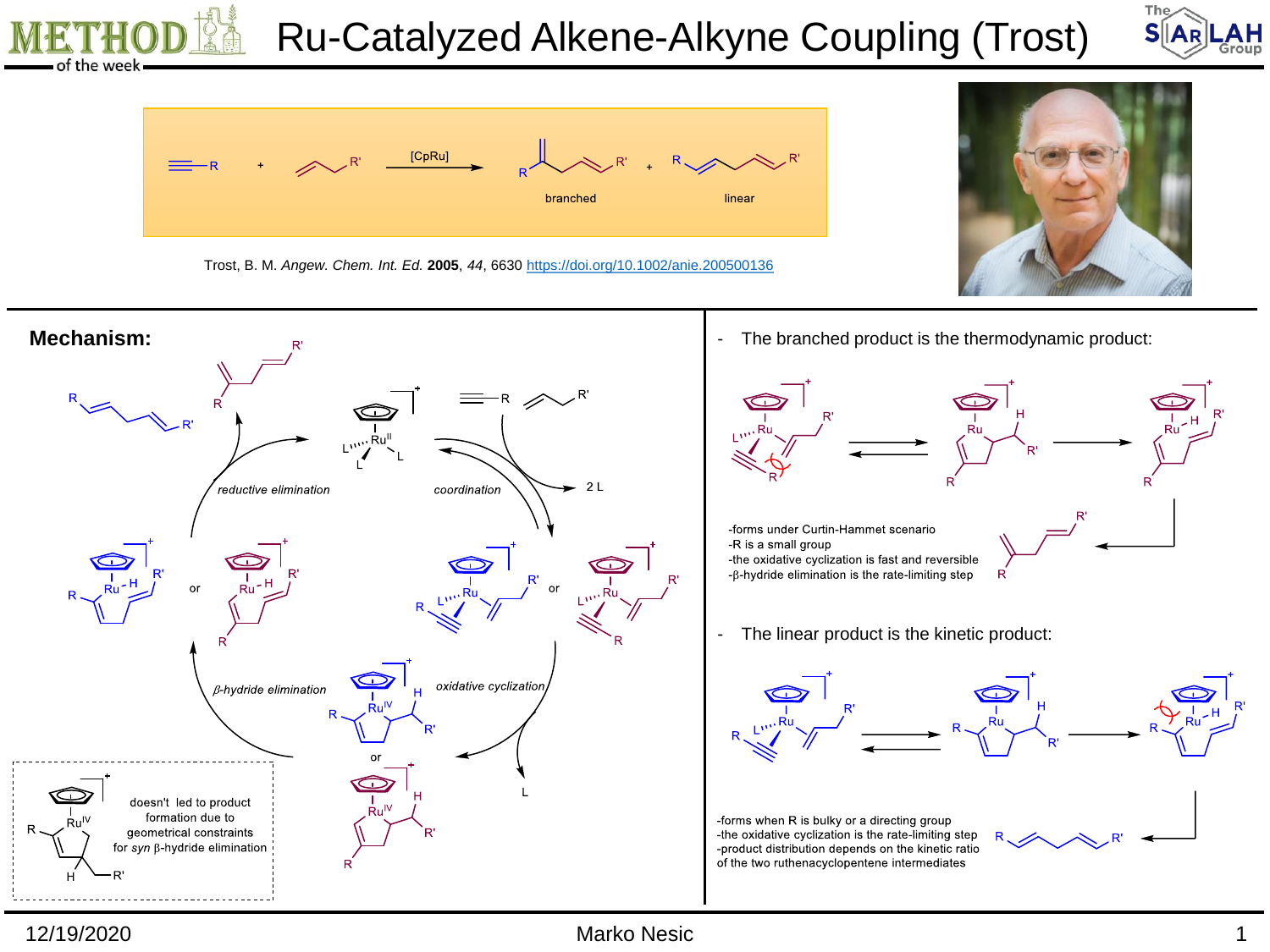Ru-Catalyzed Alkene-Alkyne Coupling (Trost)



- Simple alkenes and alkynes provide branched products (Curtin-Hammet scenario):



- Bulky propargylic substituents favor the formation of the linear product (ruthenacycle formation is rate-limiting):



Trost, B. M. *J. Am. Chem. Soc.* **1993**, *115*, 4361. <https://doi.org/10.1021/ja00063a064>



Trost, B. M. *J. Am. Chem. Soc.* **2001**, *123*, 12504. <https://doi.org/10.1021/ja012009m>

- The solvent can also influence the outcome of the coupling (DMF ligates strongly to the catalyst, increasing its size)



Trost, B. M. *Tetrahedron Lett.* **1999**, *40,* 7739. [https://doi.org/10.1016/S0040-4039\(99\)01639-1](https://doi.org/10.1016/S0040-4039(99)01639-1)

- Propargylic and homopropargylic alcohols favor the formation of the linear product:



Trost, B. M. *Chem. Eur. J.* **2002**, *8*, 2341. [https://doi.org/10.1002/1521-3765\(20020517\)8:10<2341::AID-CHEM2341>3.0.CO;2-A](https://doi.org/10.1002/1521-3765(20020517)8:10<2341::AID-CHEM2341>3.0.CO;2-A)

12/19/2020 Marko Nesic 2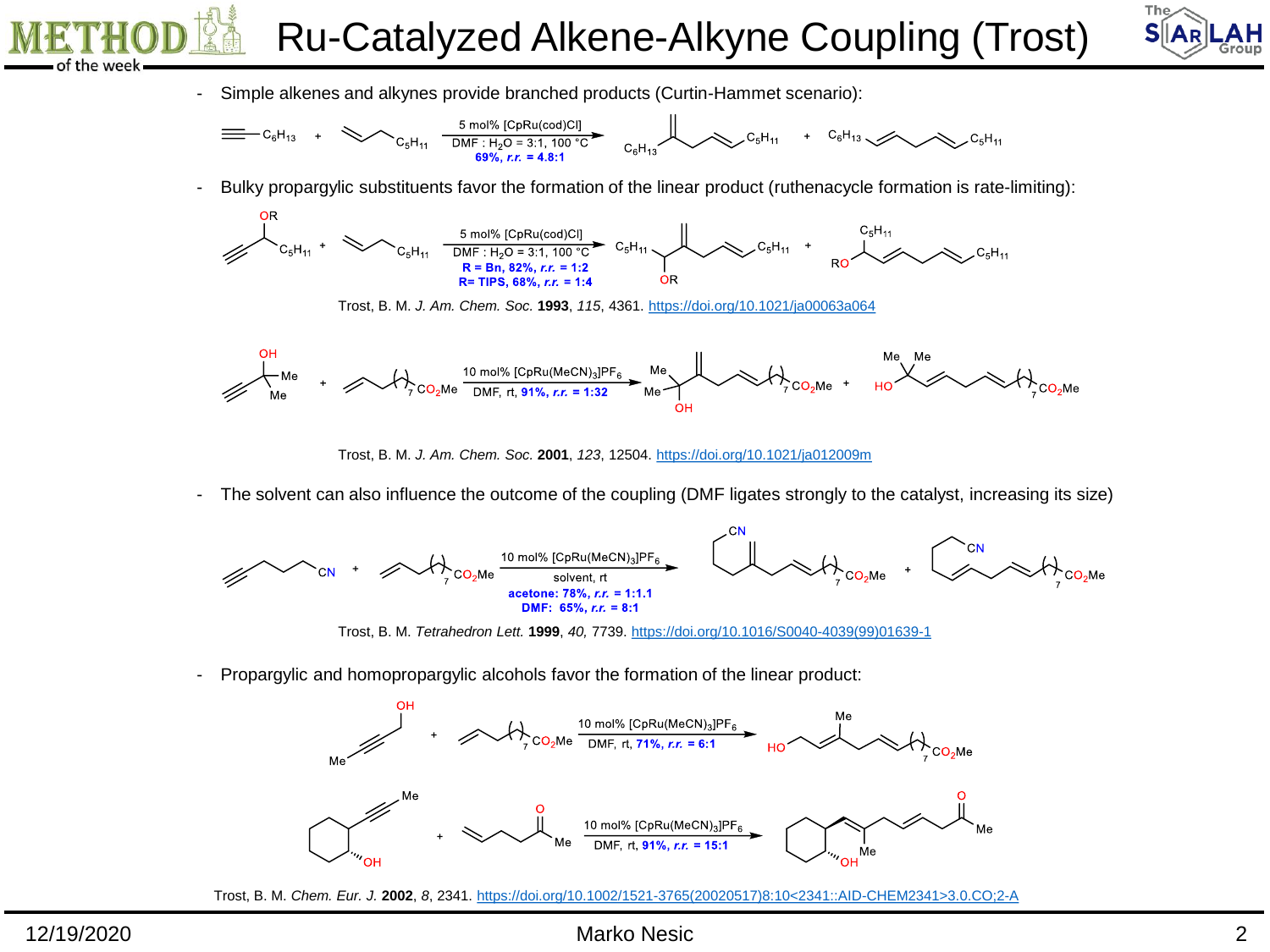Ru-Catalyzed Alkene-Alkyne Coupling (Trost)



- Alkynyl silanes can be utilized to promote regioselectivity (acting as the bulky propargylic substituent):



(single product)

Trost, B. M. *Org. Lett.* **2000**, *2*, 1761. <https://doi.org/10.1021/ol0059504>

- Using the bulky Cp\* ligand promotes the formation of the branched product:



Dixneuf, P. H. *J. Org. Chem.* **1999**, *64*, 3524. <https://doi.org/10.1021/jo982300t> Trost, B. M. *J. Am. Chem. Soc.* **2001**, *123*, 2897.<https://doi.org/10.1021/ja003870p>

- In combination with allyl-Pd chemistry, it can be utilized in the synthesis of pyrans:



## 12/19/2020 Marko Nesic 3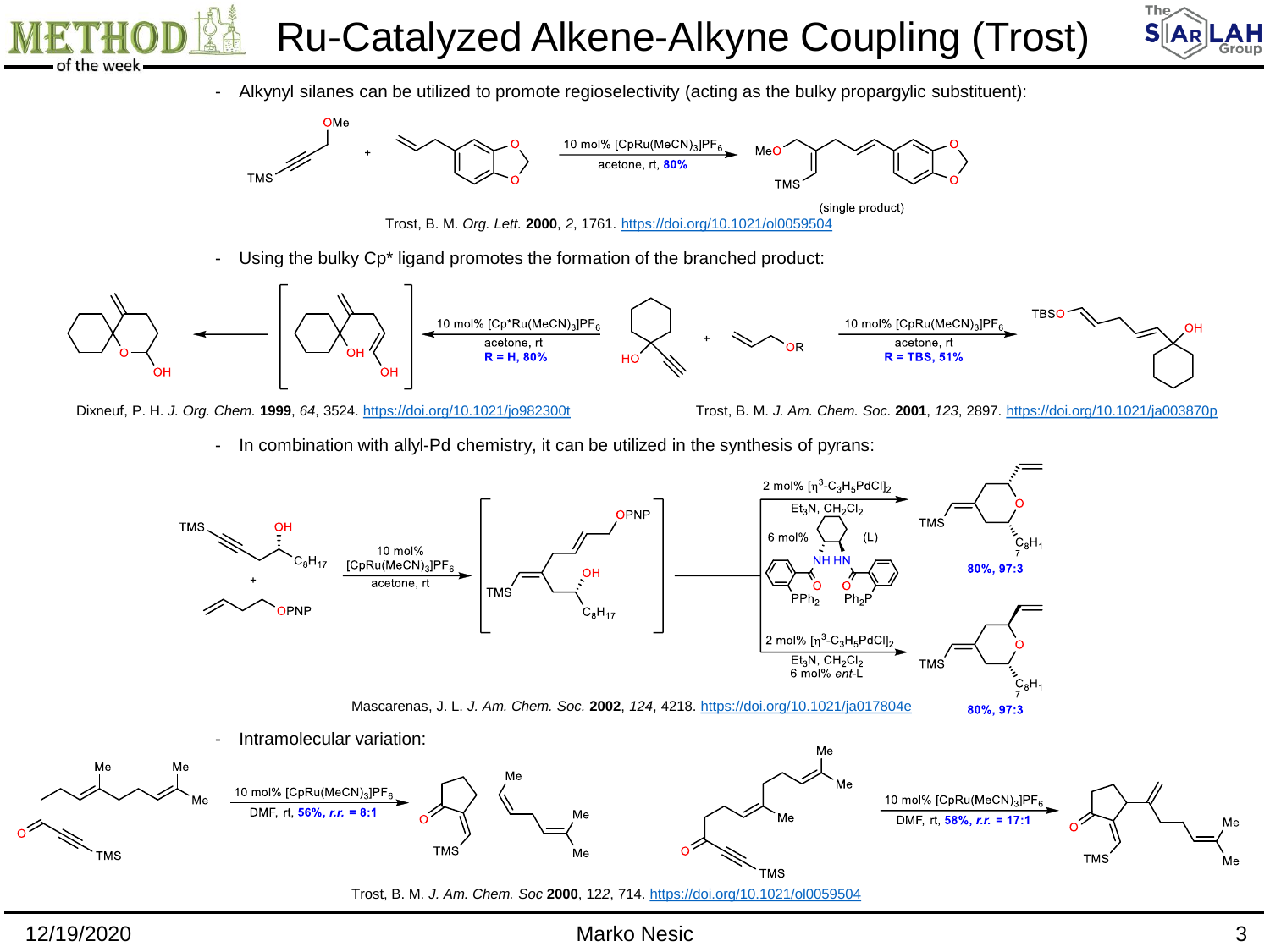

## 12/19/2020 Marko Nesic 4